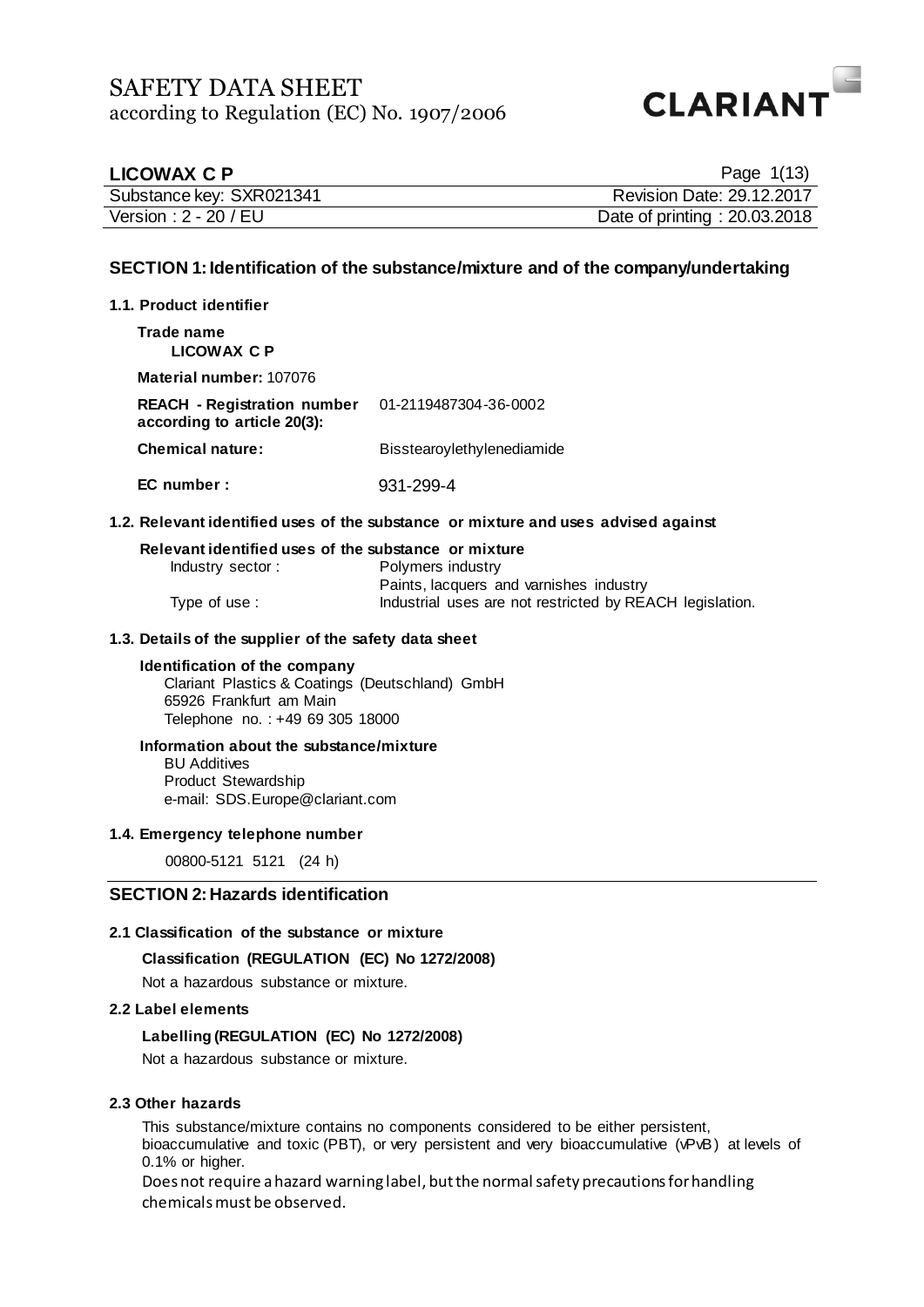

| <b>LICOWAX C P</b>                                       | Page 2(13)                                                                                                                                         |
|----------------------------------------------------------|----------------------------------------------------------------------------------------------------------------------------------------------------|
| Substance key: SXR021341                                 | Revision Date: 29.12.2017                                                                                                                          |
| Version: 2 - 20 / EU                                     | Date of printing: 20.03.2018                                                                                                                       |
| Dust can form an explosive mixture in air.               |                                                                                                                                                    |
| <b>SECTION 3: Composition/information on ingredients</b> |                                                                                                                                                    |
| 3.1 Substances                                           |                                                                                                                                                    |
| Substance name                                           | Bisstearoylethylenediamide                                                                                                                         |
| <b>Hazardous components</b>                              |                                                                                                                                                    |
| Remarks                                                  | No hazardous ingredients                                                                                                                           |
|                                                          |                                                                                                                                                    |
| <b>SECTION 4: First aid measures</b>                     |                                                                                                                                                    |
| 4.1 Description of first aid measures                    |                                                                                                                                                    |
| General advice                                           | Get medical advice/ attention if you feel unwell.                                                                                                  |
| In case of skin contact                                  | Cool skin rapidly with cold water after contact with molten<br>material.<br>Do not peel solidified product off the skin.<br>Get medical attention. |
| In case of eye contact                                   | Rinse the affected eye with plenty of water, at the same time<br>keep the unaffected eye well protected.                                           |
|                                                          | 4.2 Most important symptoms and effects, both acute and delayed                                                                                    |
| Symptoms                                                 | No symptoms known currently.                                                                                                                       |
| <b>Risks</b>                                             | No hazards known at this time.                                                                                                                     |
|                                                          | 4.3 Indication of any immediate medical attention and special treatment needed                                                                     |
| Treatment                                                | Treat symptomatically.<br>÷                                                                                                                        |
|                                                          |                                                                                                                                                    |
|                                                          |                                                                                                                                                    |
| <b>SECTION 5: Firefighting measures</b>                  |                                                                                                                                                    |

| 5.1 Extinguishing media           |                                               |
|-----------------------------------|-----------------------------------------------|
| Suitable extinguishing media      | Foam<br>Water spray jet<br>Dry powder         |
| Unsuitable extinguishing<br>media | High volume water jet<br>Carbon dioxide (CO2) |

## **5.2 Special hazards arising from the substance or mixture**

| Specific hazards during | None known. |
|-------------------------|-------------|
| firefighting            |             |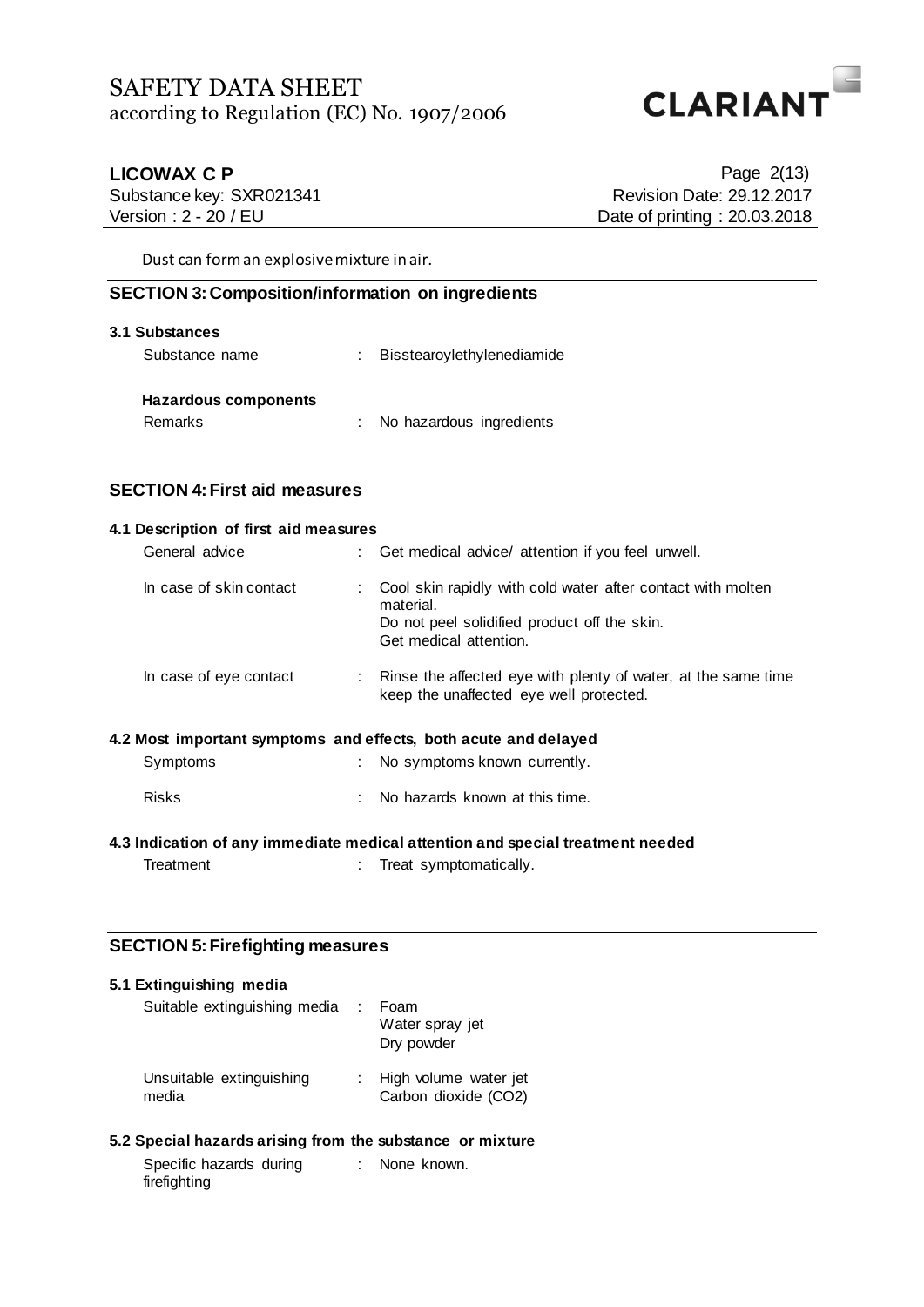

| <b>LICOWAX C P</b>                                       |                             | Page $3(13)$                                                                                                                                                                                                                     |
|----------------------------------------------------------|-----------------------------|----------------------------------------------------------------------------------------------------------------------------------------------------------------------------------------------------------------------------------|
| Substance key: SXR021341                                 |                             | <b>Revision Date: 29.12.2017</b>                                                                                                                                                                                                 |
| Version: 2 - 20 / EU                                     |                             | Date of printing: 20.03.2018                                                                                                                                                                                                     |
|                                                          |                             |                                                                                                                                                                                                                                  |
| 5.3 Advice for firefighters                              |                             |                                                                                                                                                                                                                                  |
| Special protective equipment<br>for firefighters         | <b>COLL</b>                 | Impervious clothing Protective helmets In the event of fire,<br>wear self-contained breathing apparatus.                                                                                                                         |
| Further information                                      |                             | Wear suitable protective equipment.                                                                                                                                                                                              |
|                                                          |                             |                                                                                                                                                                                                                                  |
|                                                          |                             |                                                                                                                                                                                                                                  |
| <b>SECTION 6: Accidental release measures</b>            |                             |                                                                                                                                                                                                                                  |
|                                                          |                             |                                                                                                                                                                                                                                  |
|                                                          |                             | 6.1 Personal precautions, protective equipment and emergency procedures                                                                                                                                                          |
| Personal precautions                                     | $\mathcal{L}^{\mathcal{L}}$ | Wear suitable protective equipment.                                                                                                                                                                                              |
|                                                          |                             |                                                                                                                                                                                                                                  |
| 6.2 Environmental precautions                            |                             |                                                                                                                                                                                                                                  |
| Environmental precautions                                |                             | The product should not be allowed to enter drains, water<br>courses or the soil.                                                                                                                                                 |
|                                                          |                             |                                                                                                                                                                                                                                  |
| 6.3 Methods and material for containment and cleaning up |                             |                                                                                                                                                                                                                                  |
| Methods for cleaning up                                  | ÷.                          | Take up mechanically<br>Avoid dust formation.<br>Take measures to prevent the build up of electrostatic charge.<br>Risk of dust explosion.<br>Treat recovered material as described in the section "Disposal<br>considerations". |

### **6.4 Reference to other sections**

Information regarding Safe handling, see chapter 7., For personal protection see section 8., For disposal considerations see section 13.

## **SECTION 7: Handling and storage**

## **7.1 Precautions for safe handling**

| Advice on safe handling                            | : Provide appropriate exhaust ventilation at machinery.                                                                                                 |
|----------------------------------------------------|---------------------------------------------------------------------------------------------------------------------------------------------------------|
| Advice on protection against<br>fire and explosion | : Take measures to prevent the build up of electrostatic charge.                                                                                        |
|                                                    | Observe the general rules of industrial fire protection                                                                                                 |
|                                                    | Combustible material                                                                                                                                    |
|                                                    | Dust may form explosive mixture in air. Electrical equipment<br>should be protected to the appropriate standard.                                        |
| Hygiene measures                                   | Wash hands before breaks and at the end of workday. When<br>using do not eat, drink or smoke. Use protective skin cream<br>before handling the product. |
| Fire-fighting class                                | B                                                                                                                                                       |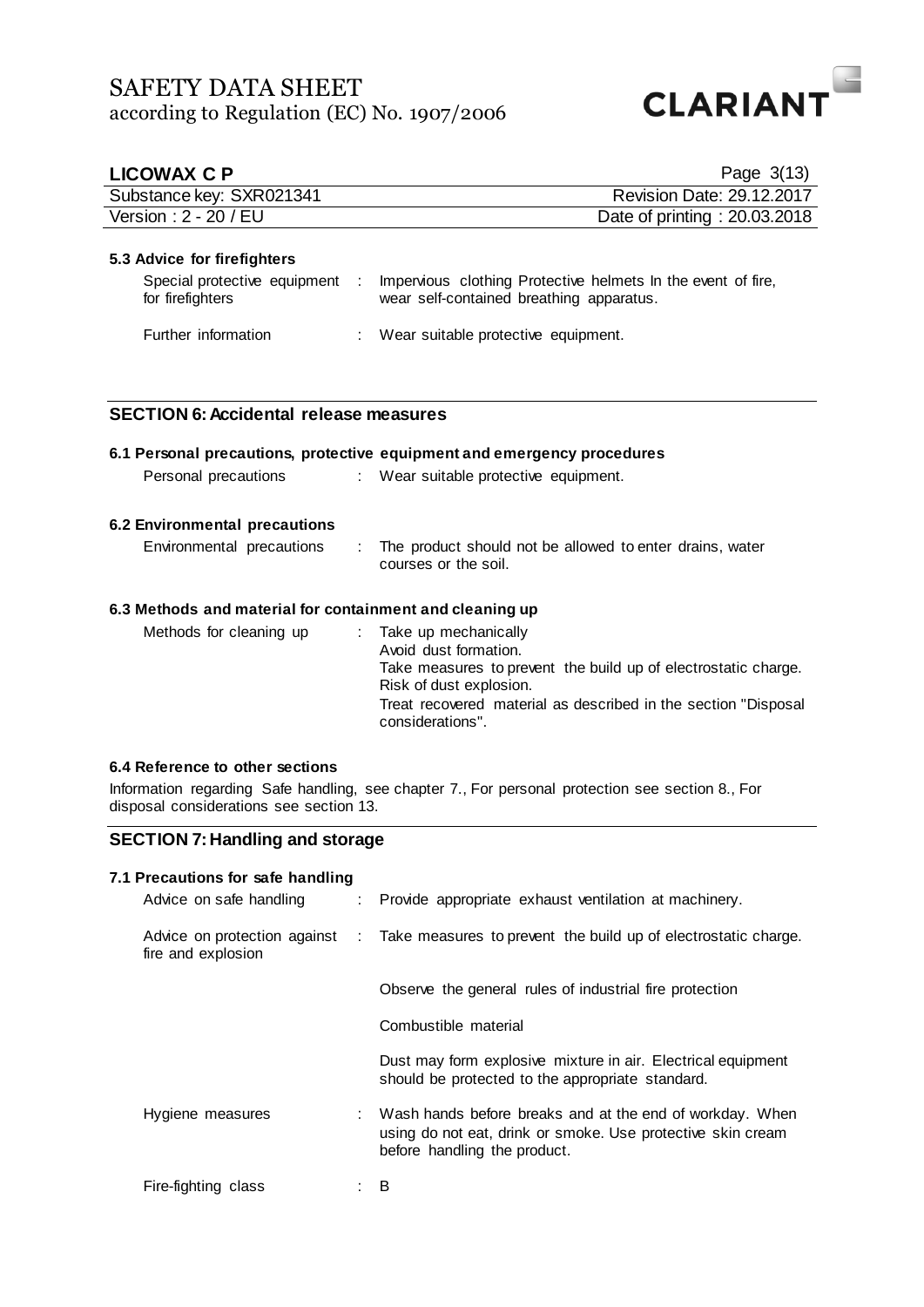

| <b>LICOWAX C P</b>                                               | Page $4(13)$                                                                                                                               |
|------------------------------------------------------------------|--------------------------------------------------------------------------------------------------------------------------------------------|
| Substance key: SXR021341                                         | <b>Revision Date: 29.12.2017</b>                                                                                                           |
| Version: 2 - 20 / EU                                             | Date of printing: 20.03.2018                                                                                                               |
| Dust explosion class                                             | Capable of dust explosion<br>ST1.                                                                                                          |
| 7.2 Conditions for safe storage, including any incompatibilities |                                                                                                                                            |
| Further information on<br>storage conditions                     | Keep containers tightly closed in a cool, well-ventilated place.<br>Handle and open container with care. Keep away sources of<br>ignition. |
| 7.3 Specific end use(s)                                          |                                                                                                                                            |
| Specific use(s)                                                  | No further recommendations.                                                                                                                |

## **SECTION 8: Exposure controls/personal protection**

## **8.1 Control parameters**

**Derived No Effect Level (DNEL) according to Regulation (EC) No. 1907/2006:**

| Substance name                 | End Use               | Exposure routes | Potential health<br>effects   | Value                          |
|--------------------------------|-----------------------|-----------------|-------------------------------|--------------------------------|
| Bisstearoylethylenedi<br>amide | Workers               | Inhalation      | Long-term systemic<br>effects | 35,26 mg/m3                    |
| Remarks:                       | <b>DNEL</b>           |                 |                               |                                |
|                                | Workers               | Dermal          | Long-term systemic<br>effects | $10 \, \text{mg/kg}$<br>bw/day |
| Remarks:                       | <b>DNEL</b>           |                 |                               |                                |
|                                | General<br>population | Inhalation      | Long-term systemic<br>effects | $8,7$ mg/m $3$                 |
| Remarks:                       | <b>DNEL</b>           |                 |                               |                                |
|                                | General<br>population | Oral            | Long-term systemic<br>effects | 5 mg/kg<br>bw/day              |
| Remarks:                       | <b>DNEL</b>           |                 |                               |                                |

### **Predicted No Effect Concentration (PNEC) according to Regulation (EC) No. 1907/2006:**

| Substance name             | Environmental Compartment | Value         |
|----------------------------|---------------------------|---------------|
| Bisstearoylethylenediamide | Fresh water sediment      | 10 mg/kg dry  |
|                            |                           | weight (d.w.) |
|                            | Marine sediment           | 1 mg/kg dry   |
|                            |                           | weight (d.w.) |
|                            | Sewage treatment plant    | $100$ mg/l    |
|                            | Soil                      | 10 mg/kg dry  |
|                            |                           | weight (d.w.) |

### **8.2 Exposure controls**

## **Engineering measures**

Use adequate exhaust ventilation and/or dust collection to keep dust levels below exposure limits.

### **Personal protective equipment**

Eye protection : Safety glasses

## Hand protection

Remarks : Nitrile rubber gloves. Minimum breakthrough time (glove): not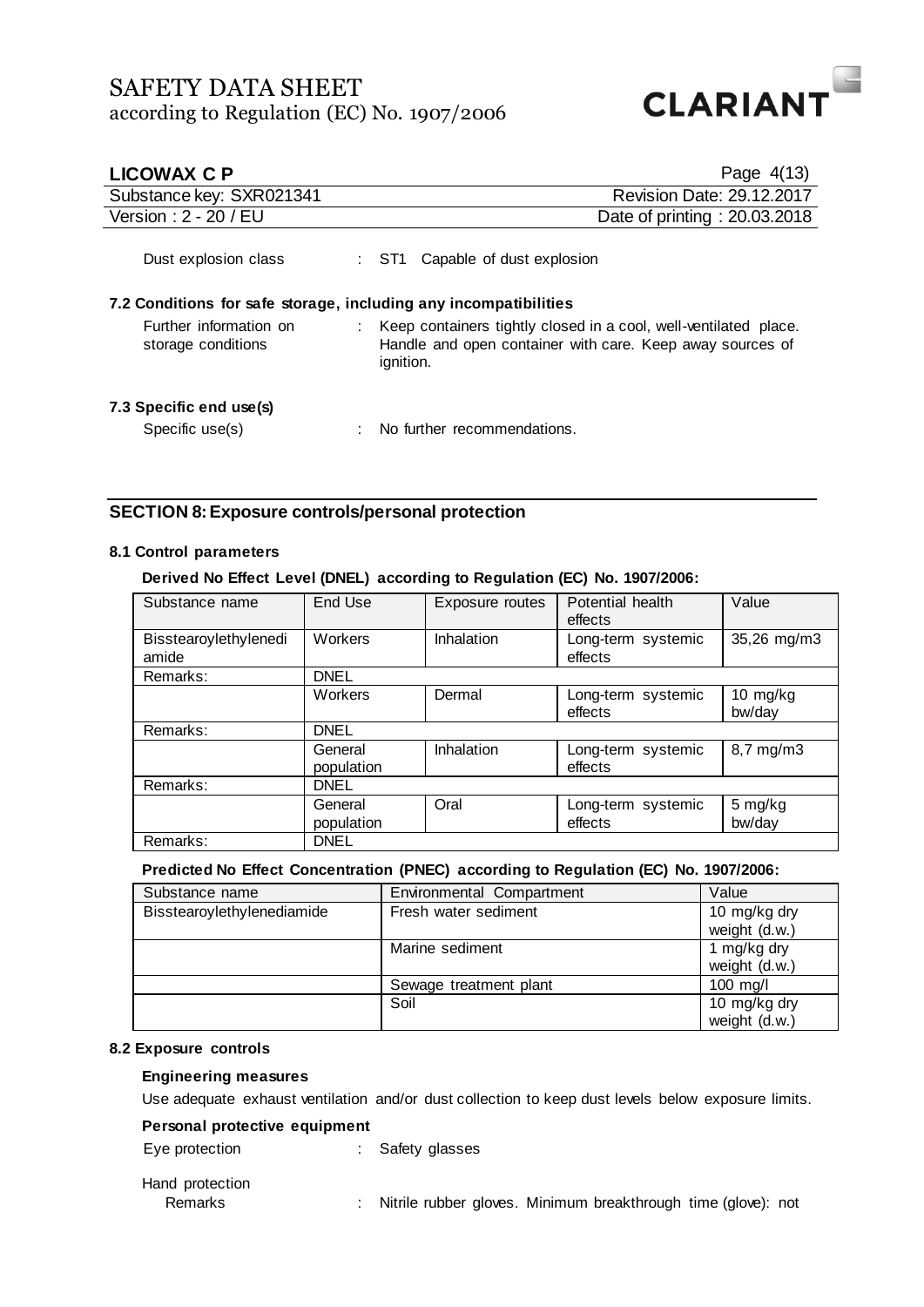

| LICOWAX C P              | Page $5(13)$                                                                                                                                                                                                                                    |
|--------------------------|-------------------------------------------------------------------------------------------------------------------------------------------------------------------------------------------------------------------------------------------------|
| Substance key: SXR021341 | <b>Revision Date: 29.12.2017</b>                                                                                                                                                                                                                |
| Version: 2 - 20 / EU     | Date of printing: 20.03.2018                                                                                                                                                                                                                    |
|                          | determined Minimum thickness (glove): not determined Take<br>note of the information given by the producer concerning<br>permeability and break through times, and of special<br>workplace conditions (mechanical strain, duration of contact). |
| Skin and body protection | : working clothes                                                                                                                                                                                                                               |
| Respiratory protection   | : In case of inadequate ventilation wear respiratory protection.                                                                                                                                                                                |
| Protective measures      | : When working with hot material, avoid contact with skin.                                                                                                                                                                                      |

## **SECTION 9: Physical and chemical properties**

## **9.1 Information on basic physical and chemical properties**

| Appearance      |                           | powder                                                               |
|-----------------|---------------------------|----------------------------------------------------------------------|
| Colour          | ÷                         | off-white                                                            |
| Odour           | t,                        | not specified                                                        |
| рH              | ÷                         | not tested.                                                          |
| Drop point      | ÷.                        | approx. 142 °C<br>Method: DIN/ISO 2176<br>GLP: no                    |
| Melting point   |                           | 144 °C<br>Method: DSC<br>GLP: no                                     |
| Boiling point   | ÷.                        | Decomposes below the boiling point.                                  |
| Flash point     | ÷                         | Not applicable                                                       |
| Burning number  | t.                        | not tested.                                                          |
| Vapour pressure | $\mathbb{Z}^{\mathbb{Z}}$ | 0,000023 Pa (20 °C)<br>Method: OECD Test Guideline 104<br>GLP: yes   |
|                 |                           | 0,000042 Pa (25 °C)<br>Method: OECD Test Guideline 104<br>GLP: yes   |
|                 |                           | 0,00062 Pa (50 $°C$ )<br>Method: OECD Test Guideline 104<br>GLP: yes |
| Density         | t.                        | approx. 1 g/cm3 (23 °C)<br>Method: ISO 1183                          |
| Solubility(ies) |                           |                                                                      |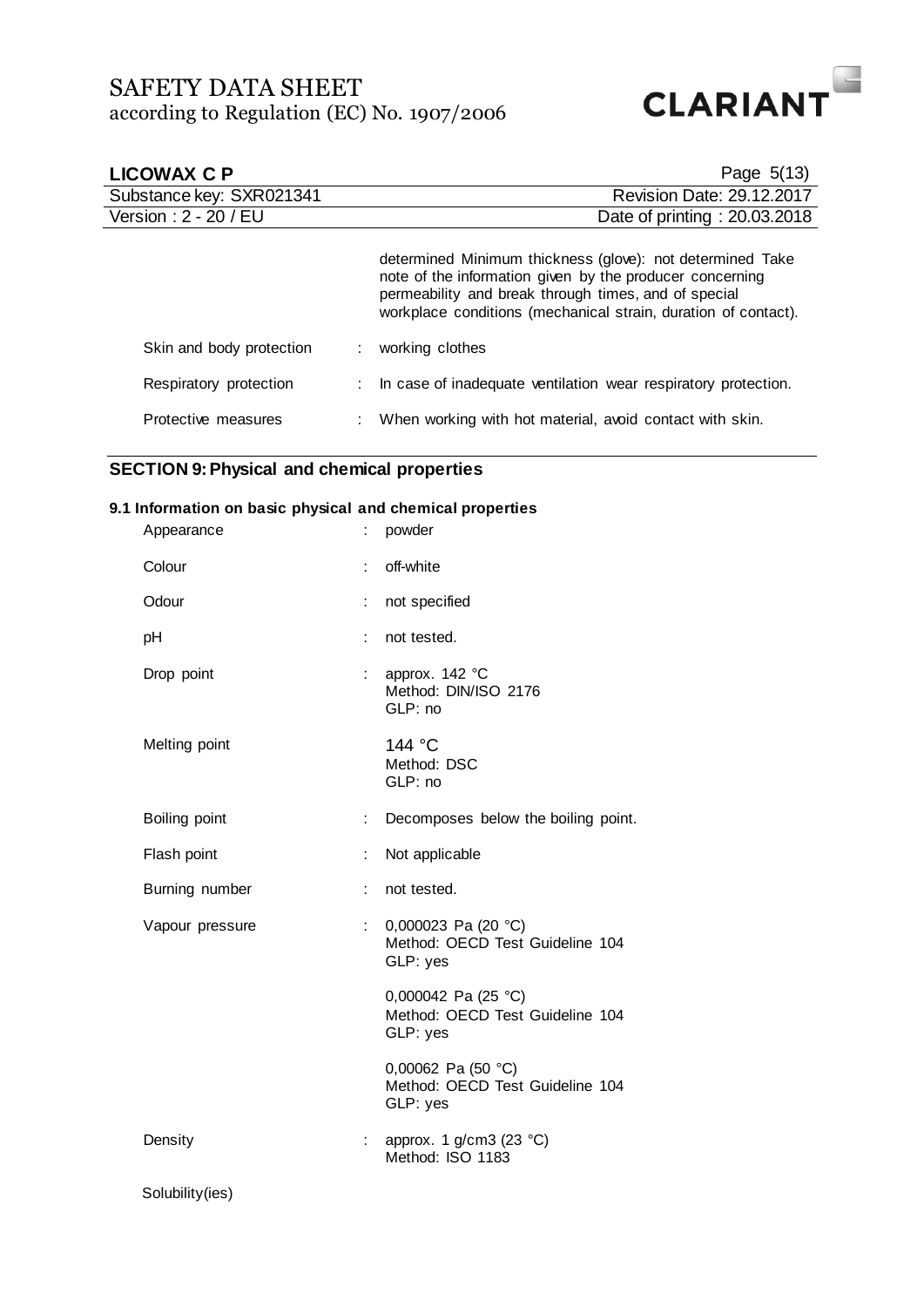

| <b>LICOWAX C P</b>                         | Page 6(13)                    |                                                                                                                                                                                                   |
|--------------------------------------------|-------------------------------|---------------------------------------------------------------------------------------------------------------------------------------------------------------------------------------------------|
| Substance key: SXR021341                   |                               | Revision Date: 29.12.2017                                                                                                                                                                         |
| Version: 2 - 20 / EU                       |                               | Date of printing: 20.03.2018                                                                                                                                                                      |
| Water solubility                           |                               | insoluble $(20 °C)$                                                                                                                                                                               |
| Partition coefficient: n-<br>octanol/water |                               | not determined                                                                                                                                                                                    |
| Decomposition temperature                  | $\mathcal{L}^{\mathcal{L}}$ . | $>$ 200 °C<br>Method: DTA<br>No decomposition if used as directed.                                                                                                                                |
| Viscosity<br>Viscosity, dynamic            |                               | approx. 10 mPa.s (150 $^{\circ}$ C)<br>Method: DIN 53019                                                                                                                                          |
| Oxidizing properties                       |                               | The substance or mixture is not classified as oxidizing.                                                                                                                                          |
|                                            |                               | Method: Expert judgement<br>The product does not contain organic peroxide-groups which<br>result from either the manufacturing process or from added<br>ingredients.                              |
| 9.2 Other information                      |                               |                                                                                                                                                                                                   |
| Dust deflagration index (Kst) :            |                               | $63$ m.b $/s$                                                                                                                                                                                     |
| Dust explosion class                       |                               | ST1 Capable of dust explosion                                                                                                                                                                     |
| Minimum ignition energy                    |                               | 100 - 300 mJ (20 °C)<br>Method: Mike 3 apparatus<br>with inductive electrical resistance                                                                                                          |
|                                            |                               | 100 - 300 mJ (60 °C)<br>Method: Mike 3 apparatus<br>with inductive electrical resistance                                                                                                          |
| Particle size                              |                               | $218 \mu m$<br>Method: ISO 13320-1<br>Median value                                                                                                                                                |
| Self-ignition                              |                               | Method: Expert judgement<br>The substance or mixture is not classified as pyrophoric. The<br>product melts below 160 °C. Therefore, no further testing of<br>self-heating properties is required. |

## **SECTION 10: Stability and reactivity**

## **10.1 Reactivity**

See section 10.3. "Possibility of hazardous reactions"

## **10.2 Chemical stability**

Stable

**10.3 Possibility of hazardous reactions**

Hazardous reactions : The substance or mixture does not emit flammable gases in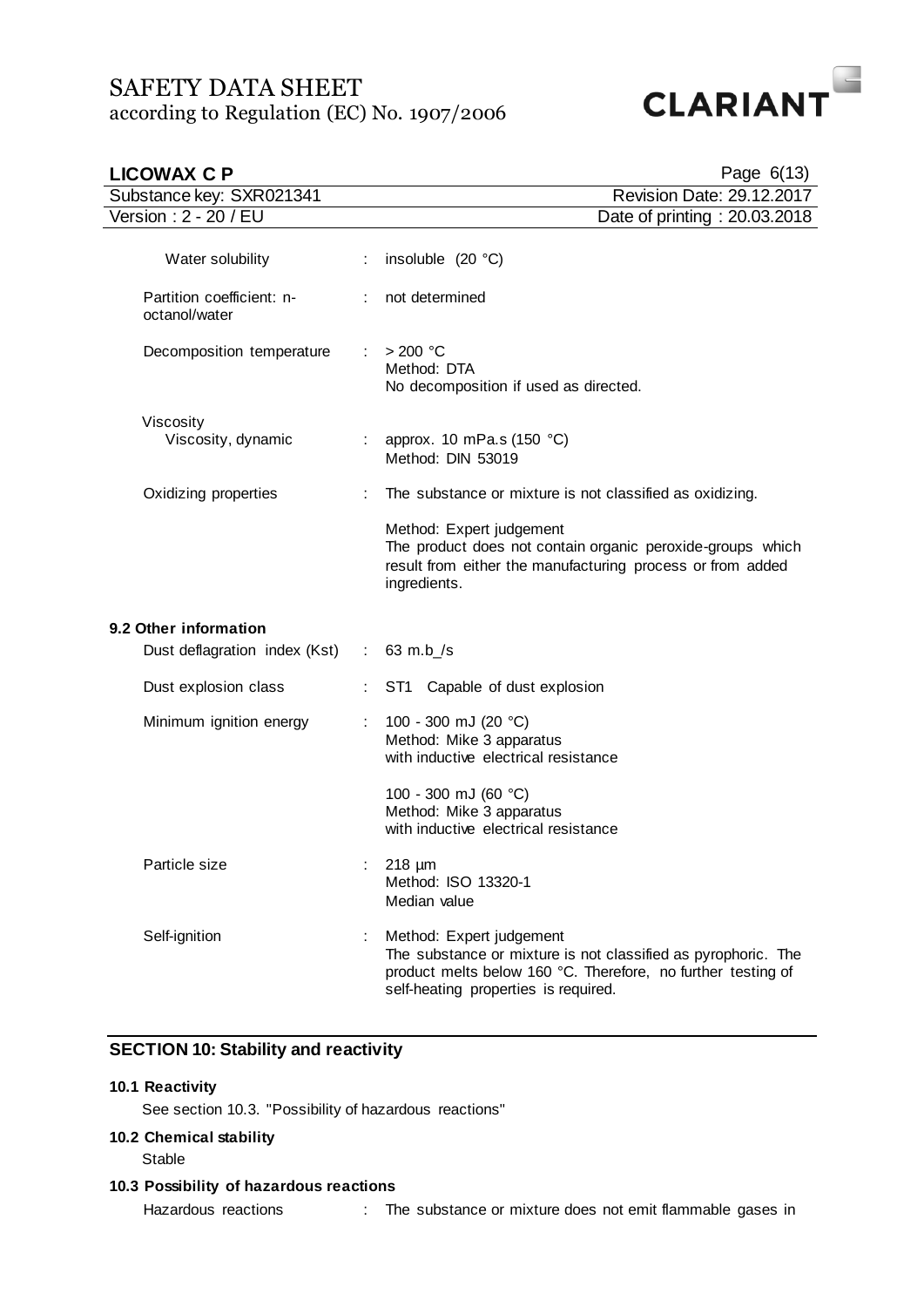

| <b>LICOWAX C P</b>                                                                    |   | Page 7(13)                                                                                                 |
|---------------------------------------------------------------------------------------|---|------------------------------------------------------------------------------------------------------------|
| Substance key: SXR021341                                                              |   | Revision Date: 29.12.2017                                                                                  |
| Version: 2 - 20 / EU                                                                  |   | Date of printing: 20.03.2018                                                                               |
|                                                                                       |   | contact with water.<br>Not corrosive to metals                                                             |
| 10.4 Conditions to avoid                                                              |   |                                                                                                            |
| Conditions to avoid                                                                   |   | no data available                                                                                          |
| 10.5 Incompatible materials                                                           |   |                                                                                                            |
| Materials to avoid                                                                    |   | not known                                                                                                  |
| 10.6 Hazardous decomposition products<br>Possible in traces:<br>Nitrogen oxides (NOx) |   |                                                                                                            |
| <b>SECTION 11: Toxicological information</b>                                          |   |                                                                                                            |
| 11.1 Information on toxicological effects                                             |   |                                                                                                            |
| <b>Acute toxicity</b>                                                                 |   |                                                                                                            |
| Product:                                                                              |   |                                                                                                            |
| Acute oral toxicity                                                                   | ÷ | LD50 (Rat, male and female): $>$ 5.000 mg/kg<br>Method: OECD Test Guideline 401                            |
| Acute inhalation toxicity                                                             | ÷ | LC50 (Rat, male and female): $> 6.3$ mg/l<br>Test atmosphere: dust/mist<br>Method: OECD Test Guideline 403 |
| Acute dermal toxicity                                                                 | ÷ | LD50 (Rabbit, male and female): $> 2.000$ mg/kg<br>Method: OECD Test Guideline 402                         |
| <b>Skin corrosion/irritation</b>                                                      |   |                                                                                                            |
| Product:                                                                              |   |                                                                                                            |
| Species: Rabbit<br>Method: OECD Test Guideline 404<br>Result: No skin irritation      |   |                                                                                                            |
| Serious eye damage/eye irritation                                                     |   |                                                                                                            |
| <b>Product:</b>                                                                       |   |                                                                                                            |
| Species: Rabbit<br>Method: OECD Test Guideline 405<br>Result: No eye irritation       |   |                                                                                                            |
| Respiratory or skin sensitisation                                                     |   |                                                                                                            |
| Product:                                                                              |   |                                                                                                            |
| Species: Mouse<br>Method: OECD Test Guideline 429                                     |   |                                                                                                            |

Result: Not a skin sensitizer.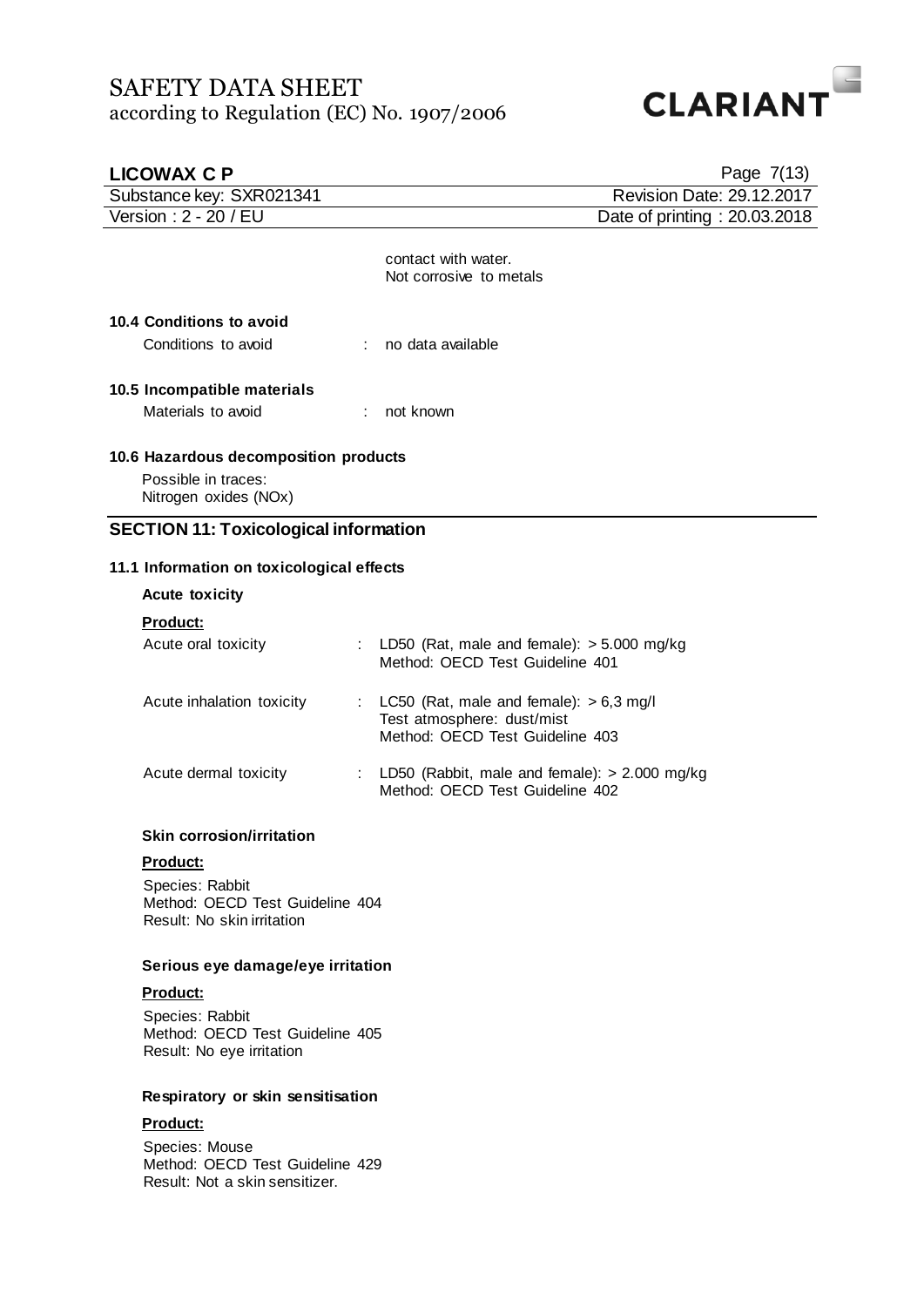

| <b>LICOWAX C P</b>                    |   | Page 8(13)                                                                                                                                                                                                      |
|---------------------------------------|---|-----------------------------------------------------------------------------------------------------------------------------------------------------------------------------------------------------------------|
| Substance key: SXR021341              |   | Revision Date: 29.12.2017                                                                                                                                                                                       |
| Version: 2 - 20 / EU                  |   | Date of printing: 20.03.2018                                                                                                                                                                                    |
| Germ cell mutagenicity                |   |                                                                                                                                                                                                                 |
| <u>Product:</u>                       |   |                                                                                                                                                                                                                 |
| Genotoxicity in vitro                 |   | Test Type: Ames test<br>Test system: Salmonella typhimurium<br>Metabolic activation: with and without metabolic activation<br>Method: OECD Test Guideline 471<br>Result: negative                               |
|                                       |   | Test Type: Chromosome aberration test in vitro<br>Test system: Chinese hamster lung cells<br>Metabolic activation: with and without metabolic activation<br>Method: OECD Test Guideline 473<br>Result: negative |
|                                       |   | Test Type: Mammalian cell gene mutation assay<br>Test system: mouse lymphoma cells<br>Metabolic activation: with and without metabolic activation<br>Method: OECD Test Guideline 476<br>Result: negative        |
| Germ cell mutagenicity-<br>Assessment | ÷ | In vitro tests did not show mutagenic effects                                                                                                                                                                   |
| Carcinogenicity                       |   |                                                                                                                                                                                                                 |
| <b>Product:</b>                       |   |                                                                                                                                                                                                                 |
| Carcinogenicity -<br>Assessment       | ÷ | No information available.                                                                                                                                                                                       |
| <b>Reproductive toxicity</b>          |   |                                                                                                                                                                                                                 |
| <b>Product:</b>                       |   |                                                                                                                                                                                                                 |
| Effects on foetal<br>development      |   | Test Type: Pre-natal<br>Species: Rat<br>Strain: Sprague-Dawley<br>Application Route: oral (gavage)<br>General Toxicity Maternal: NOAEL: >= 1.000 mg/kg body<br>weight<br>Method: OECD Test Guideline 414        |
| Reproductive toxicity -<br>Assessment | ÷ | No evidence of adverse effects on sexual function and fertility,<br>or on development, based on animal experiments.                                                                                             |

## **STOT - single exposure**

### **Product:**

Assessment: The substance or mixture is not classified as specific target organ toxicant, single exposure.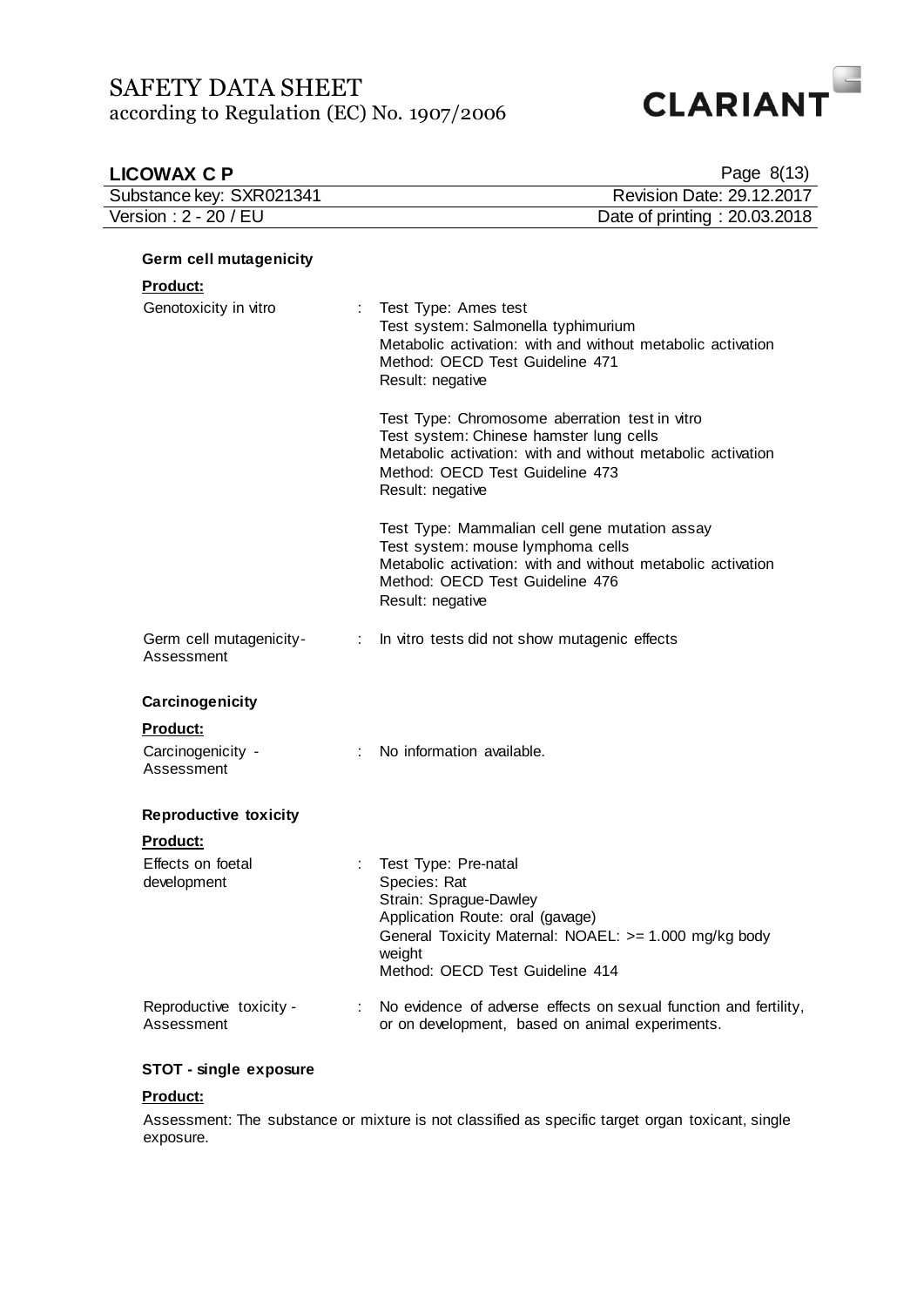

## **LICOWAX C P**

| Page 9(13) |
|------------|
|------------|

| Substance key: SXR021341 | Revision Date: 29.12.2017    |
|--------------------------|------------------------------|
| Version : $2 - 20 / EU$  | Date of printing: 20.03.2018 |

### **STOT - repeated exposure**

## **Product:**

Assessment: The substance or mixture is not classified as specific target organ toxicant, repeated exposure.

### **Repeated dose toxicity**

## **Product:**

Species: Rat, male and female NOEL:  $>= 1000$  mg/kg bw/day Application Route: oral (gavage) Method: OECD Test Guideline 408

## **Aspiration toxicity**

## **Product:**

no data available

## **SECTION 12: Ecological information**

## **12.1 Toxicity**

| <b>Product:</b>                                                                                  |   |                                                                                                                                                                                                  |
|--------------------------------------------------------------------------------------------------|---|--------------------------------------------------------------------------------------------------------------------------------------------------------------------------------------------------|
| Toxicity to fish                                                                                 |   | : LC50 (Oryzias latipes (Orange-red killifish)): 0,027 mg/l<br>End point: mortality<br>Exposure time: 96 h<br>Method: OECD Test Guideline 203<br>Remarks: No toxicity at the limit of solubility |
| Toxicity to daphnia and other :<br>aquatic invertebrates                                         |   | EC50 (Daphnia magna (Water flea)): 0,0022 mg/l<br>Exposure time: 48 h<br>Test Type: semi-static test<br>Method: OECD Test Guideline 202<br>Remarks: No toxicity at the limit of solubility       |
| Toxicity to algae                                                                                |   | : NOEC (Pseudokirchneriella subcapitata (algae)): 0,053 mg/l<br>Exposure time: 72 h<br>Method: OECD Test Guideline 201<br>Remarks: No toxicity at the limit of solubility                        |
| Toxicity to fish (Chronic<br>toxicity)                                                           |   | : Remarks: no data available                                                                                                                                                                     |
| Toxicity to daphnia and other : EC50: 0,0056 mg/l<br>aquatic invertebrates<br>(Chronic toxicity) |   | Exposure time: 21 d<br>Species: Daphnia magna (Water flea)<br>Method: OECD Test Guideline 211<br>Remarks: No toxicity at the limit of solubility                                                 |
| Toxicity to microorganisms                                                                       | ÷ | EC50 (activated sludge): > 1.000 mg/l<br>Exposure time: 3 h                                                                                                                                      |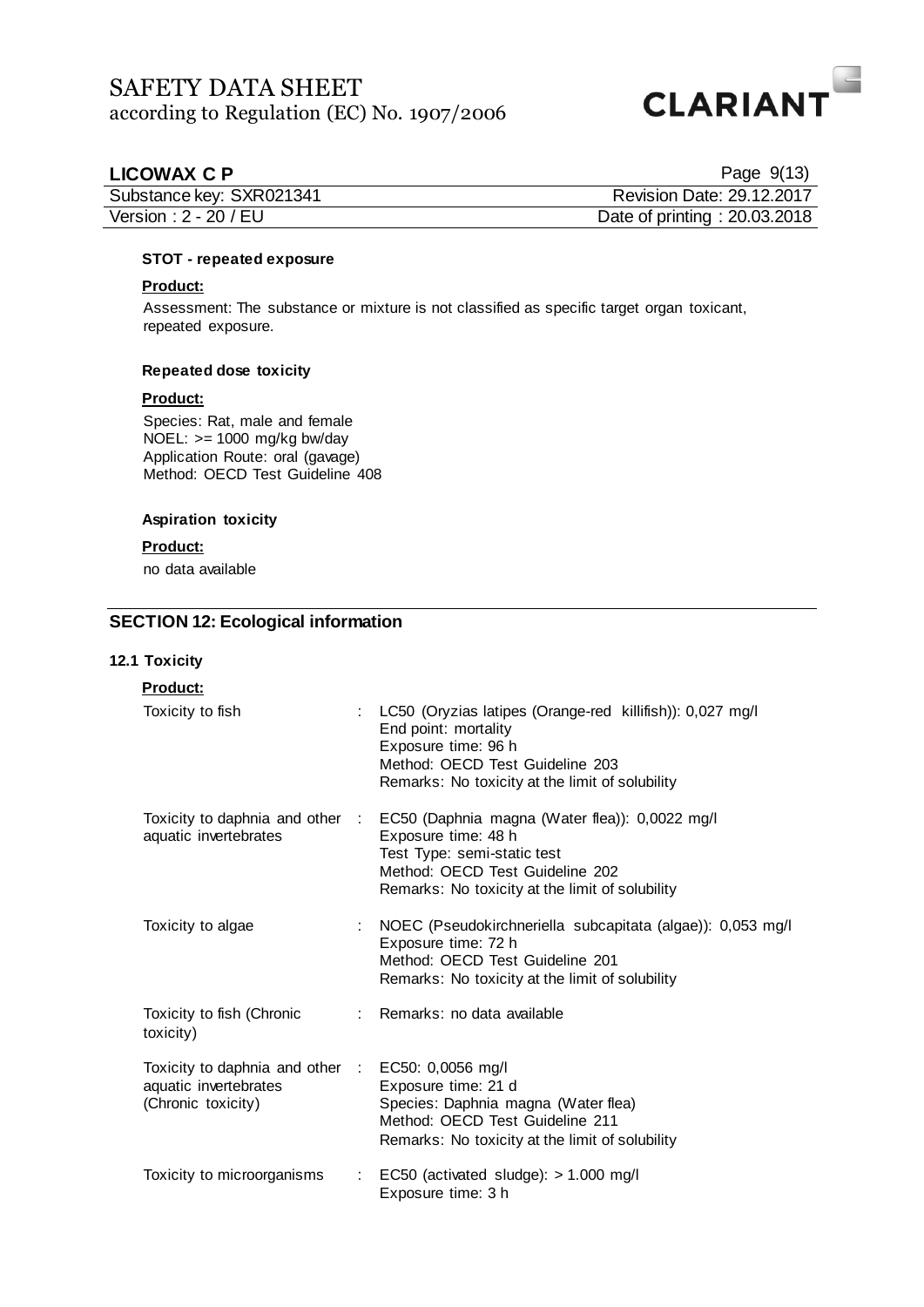

| <b>LICOWAX C P</b>                                                  | Page 10(13)                                                                                                                                                                                                    |
|---------------------------------------------------------------------|----------------------------------------------------------------------------------------------------------------------------------------------------------------------------------------------------------------|
| Substance key: SXR021341                                            | Revision Date: 29.12.2017                                                                                                                                                                                      |
| Version: 2 - 20 / EU                                                | Date of printing: 20.03.2018                                                                                                                                                                                   |
|                                                                     | Test Type: static test<br>Method: OECD Test Guideline 209                                                                                                                                                      |
| Toxicity to soil dwelling<br>$\mathcal{L}_{\rm{max}}$<br>organisms  | NOEC: $>= 1.000$ mg/kg<br>Exposure time: 56 d<br>Species: Eisenia fetida (earthworms)<br>Method: OECD Test Guideline 222                                                                                       |
| Sediment toxicity                                                   | NOEC: $>= 1000$ mg/kg dry weight (d.w.)<br>Test Type: static test<br>Sediment: Artificial sediment<br>Exposure duration: 28 d<br>Method: OECD Test Guideline 218                                               |
| 12.2 Persistence and degradability                                  |                                                                                                                                                                                                                |
| Product:                                                            |                                                                                                                                                                                                                |
| Biodegradability                                                    | Test Type: aerobic<br>Inoculum: activated sludge<br>Result: Not readily biodegradable.<br>Biodegradation: 5,5 %<br>Related to: Carbon dioxide (CO2)<br>Exposure time: 28 d<br>Method: OECD Test Guideline 301B |
| 12.3 Bioaccumulative potential                                      |                                                                                                                                                                                                                |
| <b>Product:</b>                                                     |                                                                                                                                                                                                                |
| <b>Bioaccumulation</b><br>$\mathcal{L}^{\mathcal{L}}$ .             | Remarks: Bioaccumulation is unlikely.                                                                                                                                                                          |
| 12.4 Mobility in soil                                               |                                                                                                                                                                                                                |
| <b>Product:</b><br>Distribution among<br>environmental compartments | log Koc: 8,6 - 8,91<br>Method: calculated                                                                                                                                                                      |
| 12.5 Results of PBT and vPvB assessment                             |                                                                                                                                                                                                                |
| Product:                                                            |                                                                                                                                                                                                                |
| Assessment                                                          | This substance/mixture contains no components considered<br>to be either persistent, bioaccumulative and toxic (PBT), or<br>very persistent and very bioaccumulative (vPvB) at levels of<br>0.1% or higher     |
| 12.6 Other adverse effects                                          |                                                                                                                                                                                                                |
| <u>Product:</u>                                                     |                                                                                                                                                                                                                |
| Additional ecological<br>information                                | Product is insoluble in water<br>May be separated mechanically in waste water plants.                                                                                                                          |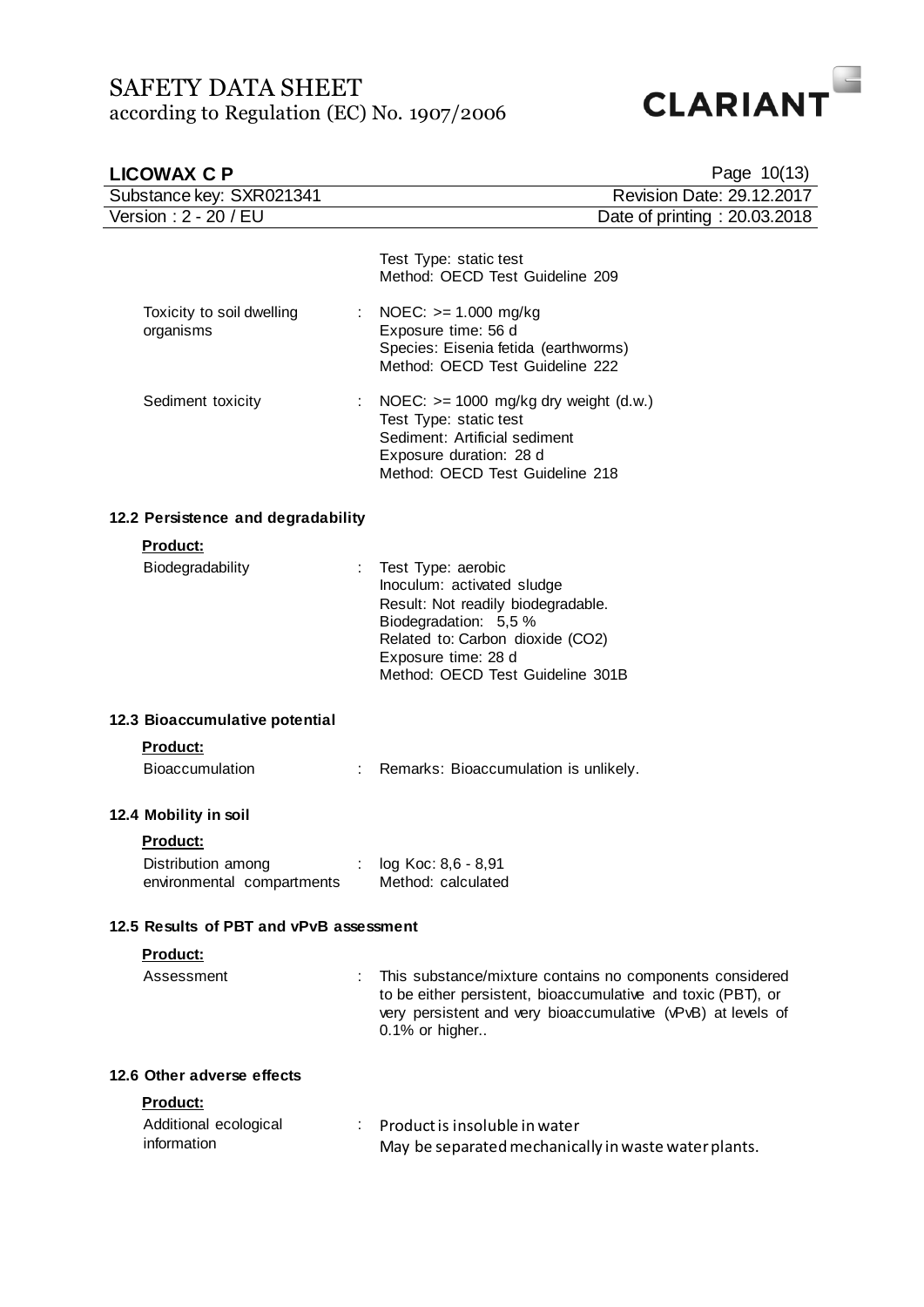

| <b>LICOWAX C P</b>       | Page 11(13)                      |
|--------------------------|----------------------------------|
| Substance key: SXR021341 | <b>Revision Date: 29.12.2017</b> |
| Version : 2 - 20 / EU    | Date of printing: 20.03.2018     |

### **SECTION 13: Disposal considerations**

### **13.1 Waste treatment methods**

| Product                | In accordance with the necessary technical regulations may<br>be dumped with household waste, after consultation with site<br>operator and with the responsible authority |
|------------------------|---------------------------------------------------------------------------------------------------------------------------------------------------------------------------|
|                        | Consider recycling.                                                                                                                                                       |
| Contaminated packaging | Packaging that cannot be cleaned should be disposed of as<br>product waste                                                                                                |

## **SECTION 14: Transport information**

## **Section 14.1. to 14.5.**

| <b>ADR</b>  | not restricted |
|-------------|----------------|
| <b>ADN</b>  | not restricted |
| <b>RID</b>  | not restricted |
| <b>IATA</b> | not restricted |
| <b>IMDG</b> | not restricted |

### **14.6. Special precautions for user**

See sections 6 to 8 of this Safety Data Sheet.

### **14.7. Transport in bulk according to Annex II of MARPOL73/78 and the IBC Code (International Bulk Chemicals Code)**

No transport as bulk according IBC - Code.

## **SECTION 15: Regulatory information**

### **15.1 Safety, health and environmental regulations/legislation specific for the substance or mixture**

| Regulation (EC) No 649/2012 of the European<br>Parliament and the Council concerning the export and<br>import of dangerous chemicals |    | Not applicable |
|--------------------------------------------------------------------------------------------------------------------------------------|----|----------------|
| REACH - Candidate List of Substances of Very High<br>Concern for Authorisation (Article 59).                                         |    | Not applicable |
| Regulation (EC) No 1005/2009 on substances that<br>deplete the ozone layer                                                           | ÷. | Not applicable |
| Regulation (EC) No 850/2004 on persistent organic<br>pollutants                                                                      |    | Not applicable |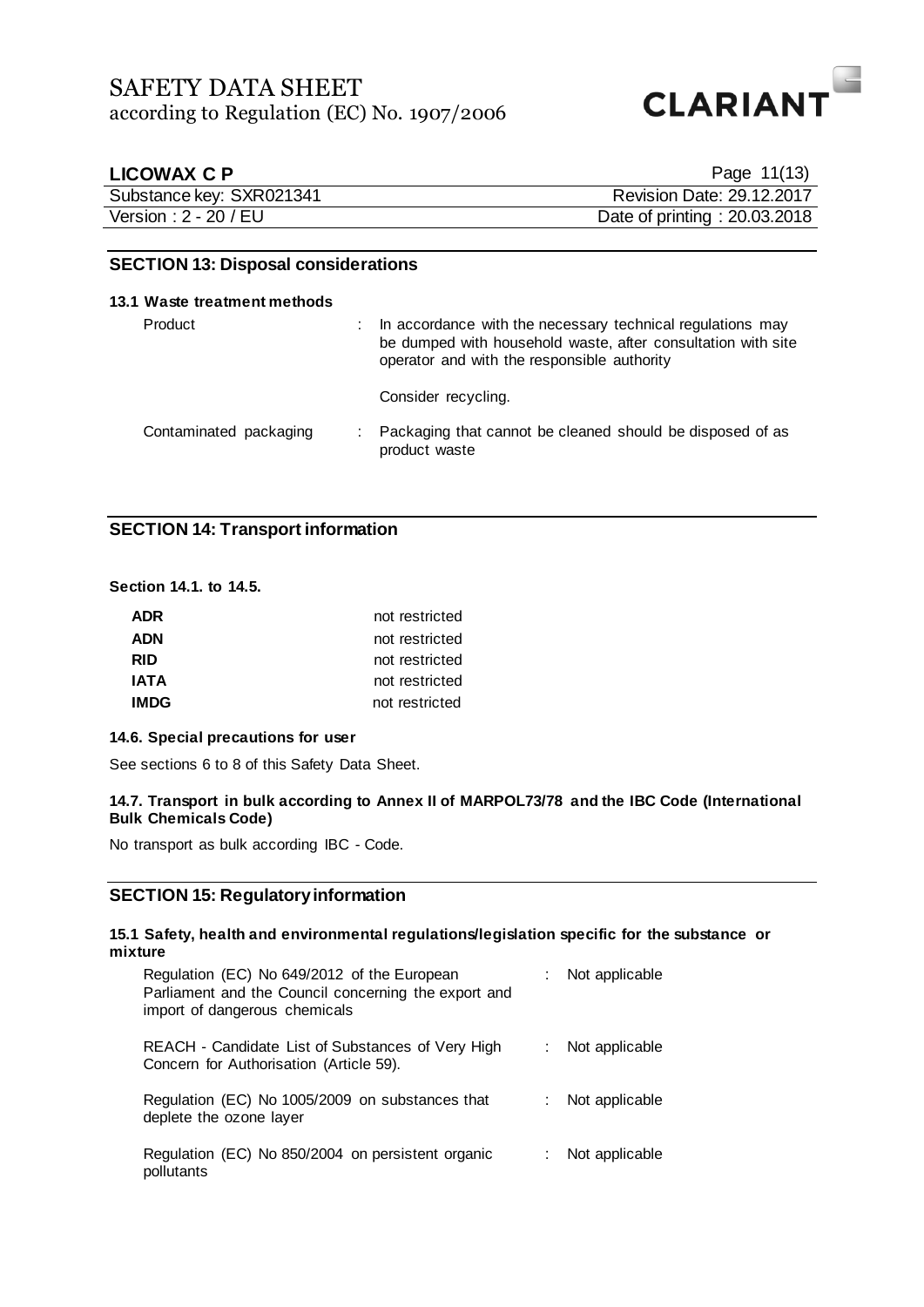

| LICOWAX C P              | Page 12(13)                  |
|--------------------------|------------------------------|
| Substance key: SXR021341 | Revision Date: 29.12.2017    |
| Version: 2 - 20 / EU     | Date of printing: 20.03.2018 |

### **Other regulations:**

Apart from the data/regulations specified in this chapter, no further information is available concerning safety, health and environmental protection.

### **15.2 Chemical safety assessment**

No Chemical Safety Assessment (CSA) is yet available for the substance, or for the component substances, contained in this product.

## **SECTION 16: Other information**

### **Full text of other abbreviations**

ADN - European Agreement concerning the International Carriage of Dangerous Goods by Inland Waterways; ADR - European Agreement concerning the International Carriage of Dangerous Goods by Road; AICS - Australian Inventory of Chemical Substances; ASTM - American Society for the Testing of Materials; bw - Body weight; CLP - Classification Labelling Packaging Regulation; Regulation (EC) No 1272/2008; CMR - Carcinogen, Mutagen or Reproductive Toxicant; DIN - Standard of the German Institute for Standardisation; DSL - Domestic Substances List (Canada); ECHA - European Chemicals Agency; EC-Number - European Community number; ECx - Concentration associated with x% response; ELx - Loading rate associated with x% response; EmS - Emergency Schedule; ENCS - Existing and New Chemical Substances (Japan); ErCx - Concentration associated with x% growth rate response; GHS - Globally Harmonized System; GLP - Good Laboratory Practice; IARC - International Agency for Research on Cancer; IATA - International Air Transport Association; IBC - International Code for the Construction and Equipment of Ships carrying Dangerous Chemicals in Bulk; IC50 - Half maximal inhibitory concentration; ICAO - International Civil Aviation Organization; IECSC - Inventory of Existing Chemical Substances in China; IMDG - International Maritime Dangerous Goods; IMO - International Maritime Organization; ISHL - Industrial Safety and Health Law (Japan); ISO - International Organisation for Standardization; KECI - Korea Existing Chemicals Inventory; LC50 - Lethal Concentration to 50 % of a test population; LD50 - Lethal Dose to 50% of a test population (Median Lethal Dose); MARPOL - International Convention for the Prevention of Pollution from Ships; n.o.s. - Not Otherwise Specified; NO(A)EC - No Observed (Adverse) Effect Concentration; NO(A)EL - No Observed (Adverse) Effect Level; NOELR - No Observable Effect Loading Rate; NZIoC - New Zealand Inventory of Chemicals; OECD - Organization for Economic Co-operation and Development; OPPTS - Office of Chemical Safety and Pollution Prevention; PBT - Persistent, Bioaccumulative and Toxic substance; PICCS - Philippines Inventory of Chemicals and Chemical Substances; (Q)SAR - (Quantitative) Structure Activity Relationship; REACH - Regulation (EC) No 1907/2006 of the European Parliament and of the Council concerning the Registration, Evaluation, Authorisation and Restriction of Chemicals; RID - Regulations concerning the International Carriage of Dangerous Goods by Rail; SADT - Self-Accelerating Decomposition Temperature; SDS - Safety Data Sheet; TCSI - Taiwan Chemical Substance Inventory; TRGS - Technical Rule for Hazardous Substances; TSCA - Toxic Substances Control Act (United States); UN - United Nations; vPvB - Very Persistent and Very Bioaccumulative

### **Further information**

Other information : On the basis of an extensive test program, which had to be submitted to the competent authority on the occasion of the Notification of the substance in the European Community, this product was found to be toxicologically not dangerous within the meaning of the EC Directives.